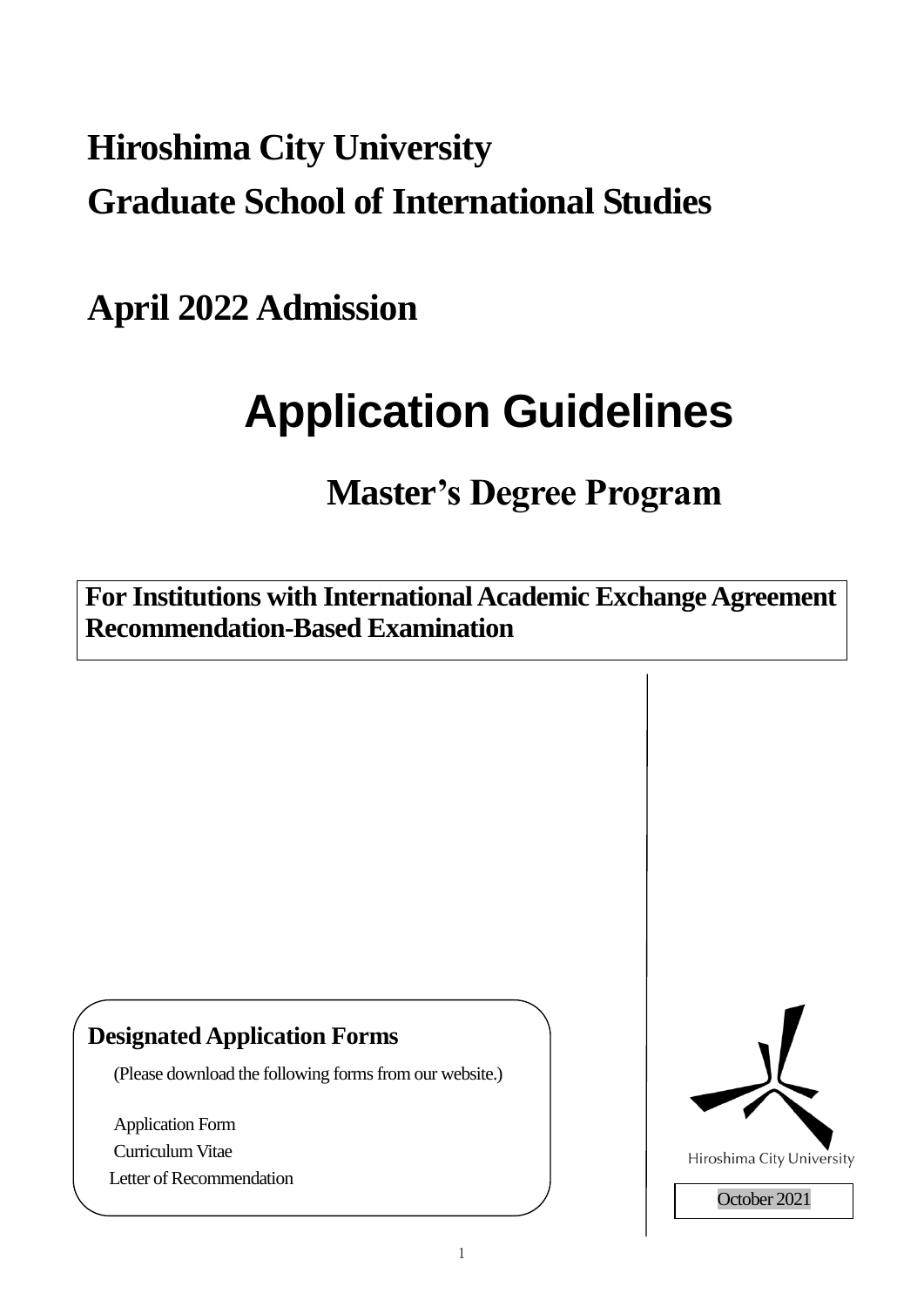#### **1. Admission Policy**

Hiroshima City University (HCU) develops professionals having sensitivity and passion toward seeking the truth, respecting diverse cultures and values, and wishing for lasting world peace. HCU also aims to train students to become professionals who have the ability to contribute to both the local and global communities, with a wide-ranging knowledge and solid expertise, as well as a strong sense of ethics.

For the purpose of nurturing such competent professionals, HCU seeks to admit :

- Persons who are well rounded and have a strong enthusiasm for learning.
- Persons who are intellectually curious, inquisitive, and eager to create and utilize new knowledge.
- Persons who wish to contribute positively to world peace and the development of local communities and the international community.

The Graduate School of International Studies seeks to admit:

- Persons who can try to investigate, objectively analyze the background and causes of the various issues both in the local and global communities, and propose a solution using a professional approach.
- Persons who can think about their expertise logically and persuasively for deepening thoughts and debate
- Persons who have the basic knowledge regarding the research field and the adequate language skills required for research, as well as the desire to deepen their professional knowledge and research skills for their future work
- Persons who wish to improve their skills and potentials through learning at this Graduate School

#### **2. Degrees Conferred**

The Master's Degree Programof Graduate School of International Studies confers "Master of Arts," "Master of Arts (International Studies)", or "Master of Arts (Peace Studies)", according to the research field and topics of the master thesis.

#### **3. Number of Applicants to Be Admitted**

| Department                                          | Enrollment | Number of applicants to be admitted |
|-----------------------------------------------------|------------|-------------------------------------|
| Graduate School of International Studies            | 15 persons | A Few                               |
| (Master Course Department of International Studies) |            |                                     |

#### **4. Application Qualifications**

Applicants must meet all the following requirements and must have graduated from an overseas university that has concluded an International Academic Exchange Agreement with Hiroshima City University ("partner institution") and have obtained a bachelor's degree, or be expected to graduate from a partner institution by March 31 2022.

- 1) A person who can obtain recommendations from two or more faculty members (including the Dean of the department or faculty) in the partner institution attended.
- 2) A person who has the ability to write the Master thesis in Japanese or English.
- \* Classes for the Master Degree Program will be conducted in Japanese. Regarding Peace Studies, however, students are allowed to obtain a master degree by taking classes conducted in English and writing a master thesis in English, if they wish.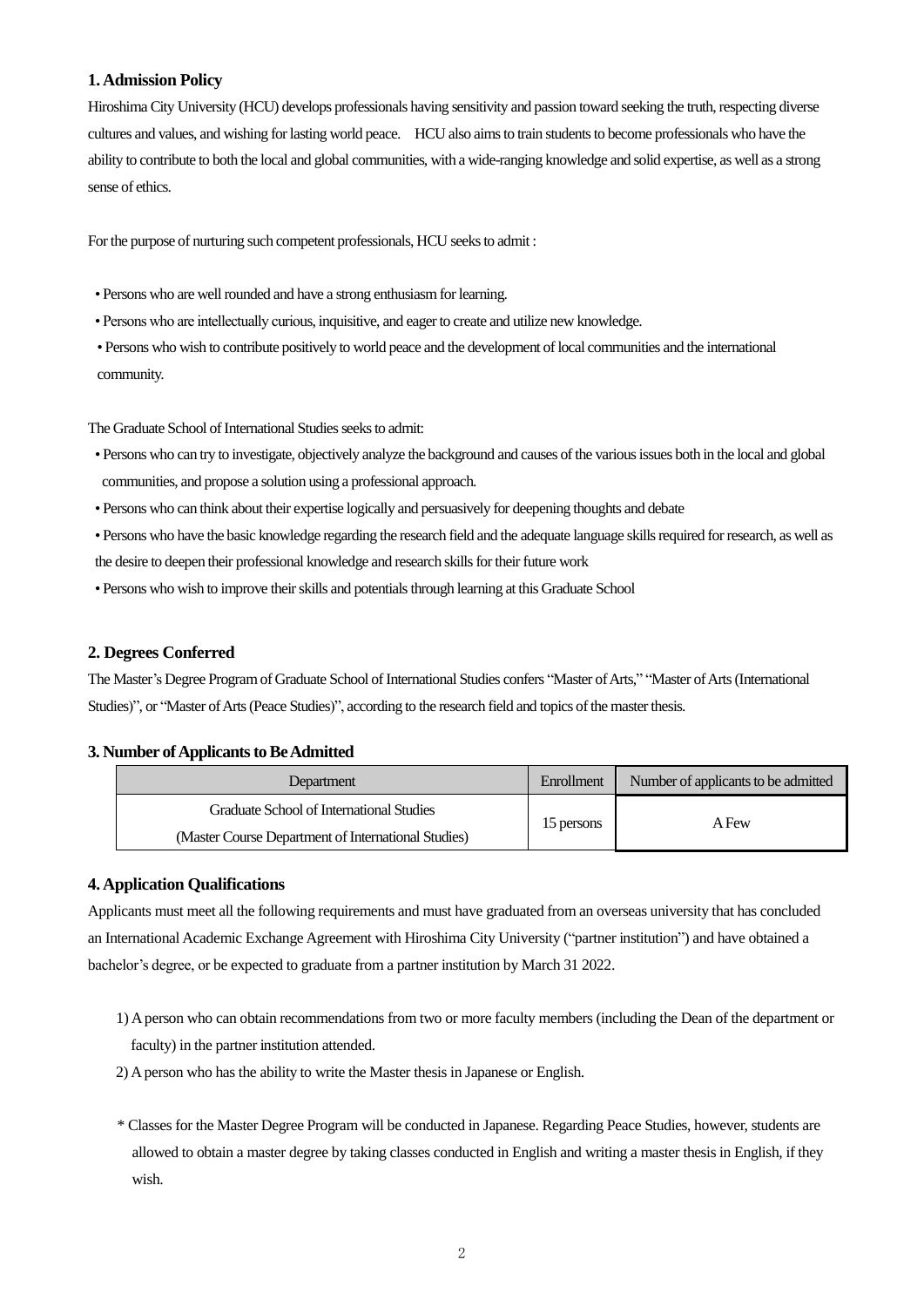#### **5. Application Procedures**

#### **(1) Prior Consultation**

Before applying, applicants need to seek consultation about their intended research themes froma faculty member they wish to work with. For details on faculty members and their research fields, please refer to the Hiroshima City University website. For seeking prior consultation, applicants are required to send an e-mail with the subject line "Prior Consultation for Partner University Recommendation-Based Entrance Exam (Master Course)" to the Admissions Office (nyushi@m.hiroshima-cu.ac.jp). The e-mail must include:(1) the name of the applicant, (2) the university in which he/she is enrolled or from which he/she graduated, and (3) the name of a faculty member he/she wishes to work with.

#### **(2) Application Period**

**November 5 (Fri) to 19 (Fri), 2021(Must arrive by 5:00 p.m. JST on final day)**

#### **(3) Application Methods**

After consultation with a faculty member you wish to work with, please enclose all application documents in an envelope and submit it by mail to the Admissions Office by the deadline. Be sure to write in red **"Application Documents Enclosed for Partner University Recommendation-Based Entrance Exam"** on the envelope. After the deadline, the examination admission card will be sent to each applicant. If you do not receive the documents by the day immediately before the announcement of the results, please contact the Admissions Office.

- \* You are recommended to use Express Mail Service (EMS) to send the application documents to us.
- \* If you are an applicant who has graduated from a partner institution and are residing in Japan, please contact the Admissions Office concerning your application.

#### **(4) Exemption from Examination Fee**

Applicants who undergo entrance exams under the International Academic Exchange Agreement Program shall be exempt from the entrance examination fee.

#### **(5) Selection of either "Master'sThesis" or "Research Report"**

In this Graduate School, students can select either a "Master's Thesis" or a "Research Report", which is one requirement for graduation. In light of the diversification of needs regarding research and education carried out at graduate schools, this system aims to encourage not only highly academic research, but also the acquisition of Master's degrees aiming to improve their expert professional capabilities or acquire advanced education. This system is characterized by the following.

- A "Master's Thesis" aims to create a highly academic expert thesis. Conversely, a "Research Report" is for carrying out research with a specific topic set regarding an expert professional field.
- **If you would like to advance from the Master's Degree Program to the Doctoral Degree Program in this Graduate School, we recommend that you have a "Master's Thesis".**
- Make your selection for a "Master's Thesis" or "Research Report" when submitting your application documents. Select either one in the subscribed location on the "Entrance Application Form". You can make your selection without regard to your entrance examination category.
- If you would like to change your selection after entering the Graduate School, changes may be permitted, but this requires permission from your supervisor.
- \* When selecting either a "Master's Thesis" or "Research Report", **consult with your desired supervisor before making your application**.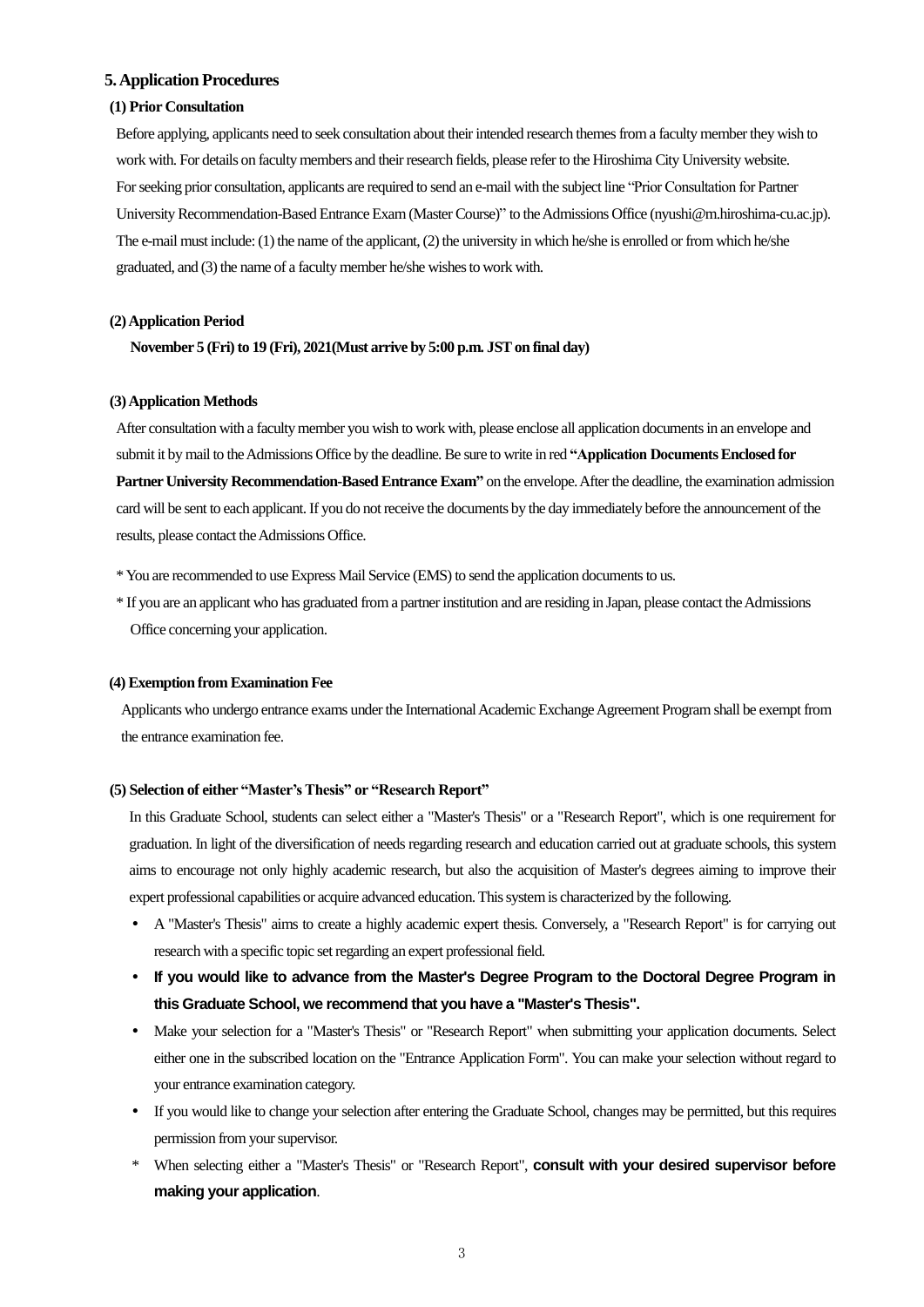#### **(6) Application SubmissionAddress and Inquiries Regarding Applications and Examinations**

Hiroshima City University Admissions Office

Address: 3-4-1 Ozuka-Higashi, Asa-Minami-ku, Hiroshima 731-3194, Japan

Phone: +81-82-830-1503 E-mail: nyushi@m.hiroshima-cu.ac.jp

| <b>Document to Submit</b> |                             | <b>Instructions</b>                                                                                   |  |  |
|---------------------------|-----------------------------|-------------------------------------------------------------------------------------------------------|--|--|
|                           | <b>Application Form</b>     | Please fill out the prescribed form.                                                                  |  |  |
| 1                         |                             | Affix a photograph in the space provided. (4 cm [L] x 3 cm [W], taken within 3 months before          |  |  |
|                           |                             | applying, no background, clearly displaying a frontal, hatless view of the upper part of the body)    |  |  |
| 2                         | Curriculum Vitae            | Please fill out the prescribed form.                                                                  |  |  |
| 3                         | Letter of<br>Recommendation | A University-designated form must be used. Sealed letters of recommendation must be submitted by      |  |  |
|                           |                             | two or more faculty members (including the head of the university department or faculty) in the       |  |  |
|                           |                             | partner institution attended                                                                          |  |  |
| 4                         | Academic Transcript         | An original academic transcript issued by the president or dean of the partner institution attended.  |  |  |
|                           | Certificate of              | Must be issued by the president or dean of the partner university attended.                           |  |  |
| 5                         | (Expected)                  | If there is any other certificate of the degree conferred, photocopies of such certificates should be |  |  |
|                           | Graduation                  | submitted.                                                                                            |  |  |
|                           |                             | Submit one of the following exam score certificates (copy is unacceptable). We accept only            |  |  |
|                           |                             | scores from these tests taken after October of 2019. Original documents will be enclosed and          |  |  |
|                           |                             | returned with the examination admission card.                                                         |  |  |
|                           | Proof of Japanese or        | $(1) TOEIC^{\circledR}$ (IP test also accepted)                                                       |  |  |
| 6                         | <b>English Language</b>     | (2) TOEFL <sup>®</sup> (PBT or iBT)                                                                   |  |  |
|                           | Proficiency                 | $(3)$ IELTS <sup>"</sup> (Academic Module)                                                            |  |  |
|                           |                             | (4) Japanese Language Proficiency Test (JLPT)                                                         |  |  |
|                           |                             | (5) Examination for Japanese University Admission for International Students (be sure to take the     |  |  |
|                           |                             | "Japanese as a foreign language" subject)                                                             |  |  |
|                           | <b>Statement of Purpose</b> | Use Japanese or English. Write in detail the specific reason(s) you decided to apply, referring to    |  |  |
| 7                         |                             | matters you surveyed or researched with particular interest in your undergraduate research reports    |  |  |
|                           |                             | or graduation thesis. Also include a description of how you plan to research in the Master's Degree   |  |  |
|                           | <b>Research Proposal</b>    | Japanese should be in about 2,000 characters, or English should be in about 1,200<br>Program.         |  |  |
| 8                         |                             | words.                                                                                                |  |  |
|                           |                             | Also, if you have any reference materials (such as a graduation thesis), submit them as well.         |  |  |
|                           |                             | If a document is written in a language other than Japanese or English, be sure to attach its Japanese |  |  |
|                           |                             | or English abstract of it (about 2 A4-size pages)                                                     |  |  |

#### **(7) Application Documentation**

Notes: 1. Please download the forms for documents 1, 2 and 3 from our website.

#### **2. If a document in 3, 4 and 5 is written in a language other than Japanese or English, be sure to attach a Japanese or English translation of it.**

3. Inadequately completed application documents may not be accepted.

#### **(8) Other Important Pointsfor Application**

1) Inadequately completed application will not be accepted. Before submitting your documents, be sure to double check them.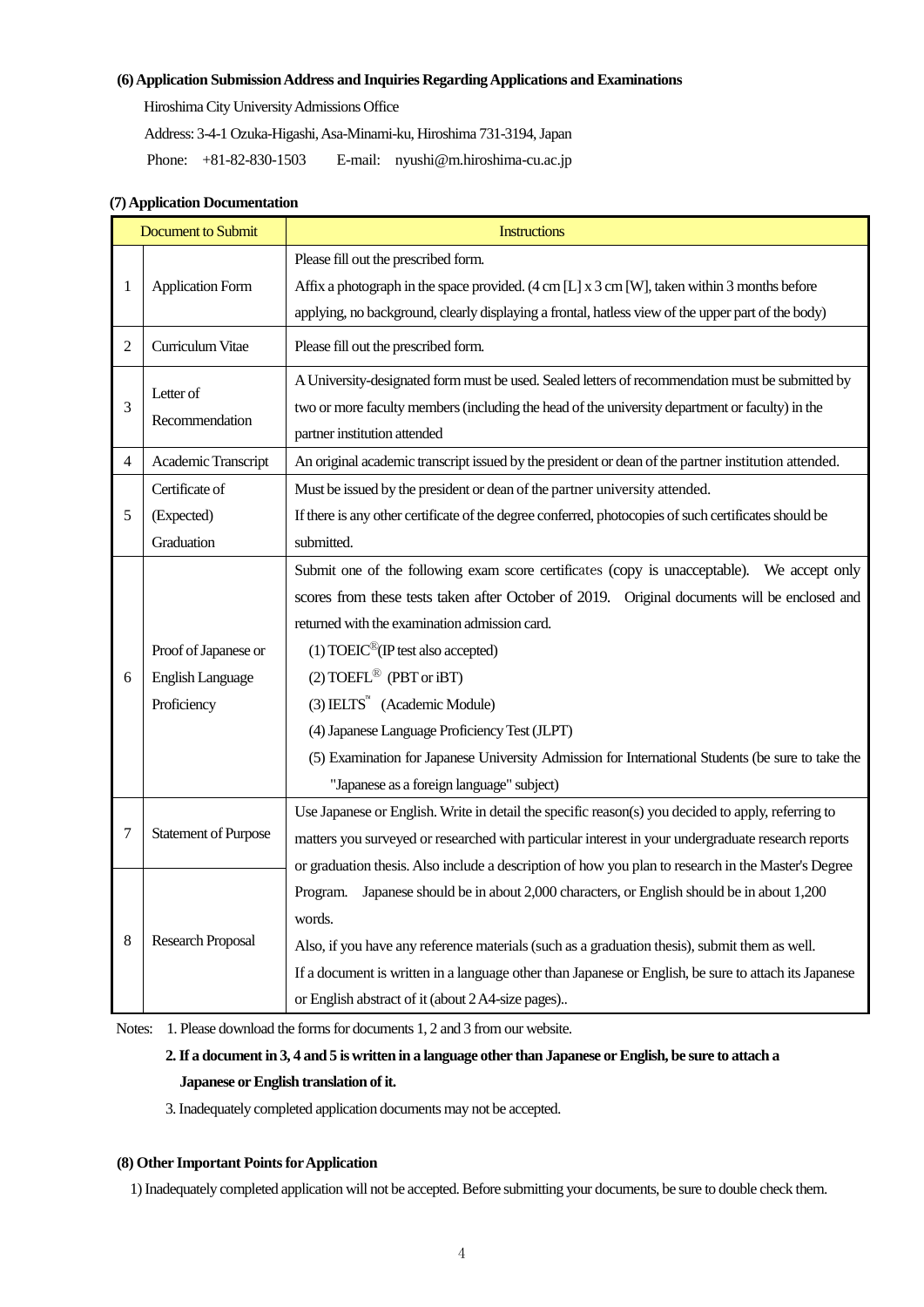- 2) No change can be made to application documents that have been submitted.
- 3) Submitted application documents shall not be returned.
- 4) Once granted, admission may be cancelled if it is determined that contents stated in the submitted documents differ from actual facts.

#### **(9) Handling of Personal Information**

Applicants' personal information contained in submitted application documents, such as name, date of birth and gender, will be used only for the purposes of selection for admission, announcement of results, enrollment procedures and research and surveys (for improving exams and research and analysis on application trends).

All personal information submitted will be managed properly by the university, and personal information ofsuccessful applicants will be used only for the purposes of academic affairs (school registration, guidance, etc.), and student support services (healthcare, scholarship, exemption from tuition fee, etc.). If personal information is handled by an outside company due to consignment of business activities, the university shall implement appropriate security measures in order to protect all personal information.

#### **6. Admission Criteria**

Research plans and other submitted documents are reviewed and evaluated comprehensively.

#### **7. Notification of Acceptance**

#### **10:00 a.m. (Japan Standard Time), December 22(Wed), 2021**

A notification of acceptance will be delivered to the successful applicants.

The application numbers of successful applicants will be posted on our website [\(https://www.hiroshima-cu.ac.jp/\)](https://www.hiroshima-cu.ac.jp/). Since this is reference information, please check for the official notification of acceptance letter, which is sent to successful applicants. Inquiries made by telephone, mail, or e-mail will not be answered.

#### **8. Enrollment Procedures**

#### **(1) Enrollment Period**

#### **December 24 (Fri),2021 to January 11 (Tue), 2022to 5:00 p.m. (Japan Standard time)**

#### **(2) Enrollment Procedures**

- 1) Documents necessary for enrollment procedures, together with the notification of acceptance, will be sent directly to successful applicants.
- 2) Please enclose all documents to be submitted in an envelope and send it by mail by the deadline mentioned above. Be sure to write in red **"Enrollment Procedure Documents Enclosed"** on the envelope.
	- \*The use of Express Mail Service (EMS) is recommended.
- 3) After completing the enrollment procedures, an admission letter will be sent to all accepted applicants.

#### **(3) Documents to Submit**

- 1) Written Pledge (University-designated form)
- 2) Guarantee of Support(University-designated form)
- 3) Photograph x 1 (4 cm [L] x 3 cm [W], taken within 3 months before applying, no background, clearly displaying a frontal, hatless view of the upper part of the body) Please write the name of the Graduate School and your name on the back of the photograph.